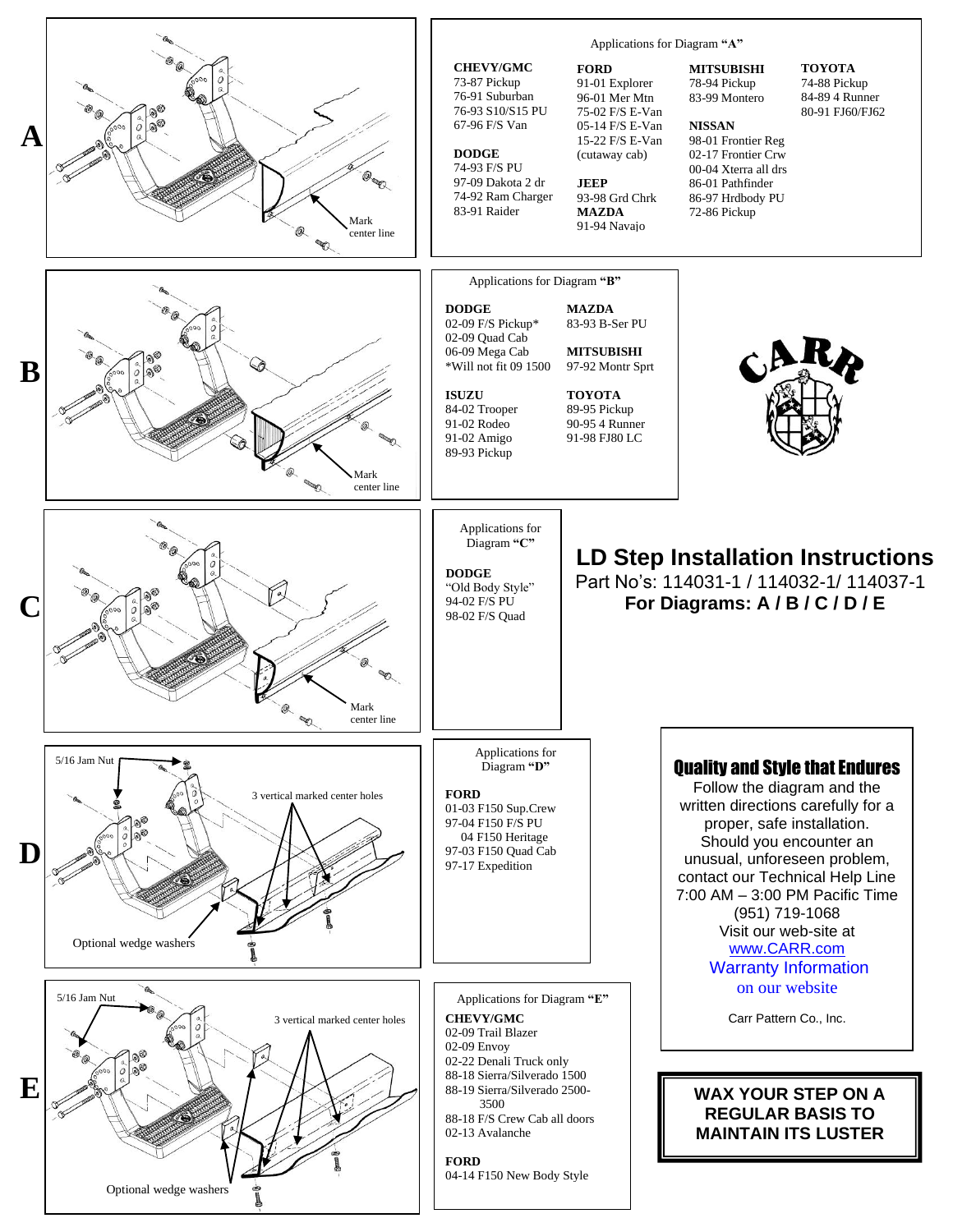# **LD Step Installation Instructions**  Part No's: 114031-1 / 114032-1 / 114037-1 **For Diagrams: A / B / C / D / E**

#### **WARNINGS!**

- Do not over tighten the nuts and bolts or damage to the castings and or stripping of the threads could result.
- FOR SAFE AND PROPER USAGE OF THIS PRODUCT, THE MOUNTING INSTRUCTIONS MUST BE FOLLOWED CAREFULLY AND COMPLETELY.
- The manufacturer and distributor of this product are in no way responsible for the consumer's failure to adhere to the warnings and directions of these instructions in the event of damage to the consumer's vehicle, other properties and or personal injury.

**MATERIALS NEEDED:** Drill Motor, 5/16" drill bit, ¼" drill bit, 1/8" drill bit, pencil, Phillips screw driver, center punch, two ½" wrenches, two 7/16" wrenches and silicone.

**MATERIAL FURNISHED:** One step casting, two steel mounting brackets, instruction page and one hardware pack **(Important! Not all of the parts in these hardware packs may be needed for proper installation)**.

- 1. **DIAGRAMS A, B, C, D, E:** These steps mount to an extremely strong part of your vehicle, the back side of its rocker panels. For the proper position of the step, the front edge of the seat while in normal driving position should be in line with the center of the step. For personal preference or to avoid any obstruction that may be on the backside of the rocker panel, the step can be moved towards the front or the rear of the vehicle.
- 
- 2. Assemble the steel mounting brackets to the step as shown in the drawing, but only hand tighten.<br>3. When positioning the assembled step against the back side of the rocker panel, be sure to avoid a When positioning the assembled step against the back side of the rocker panel, be sure to avoid all bumps and screws to ensure that the step is against a flat surface. Take a pencil and mark a vertical line that lines up with the front edge of the seat, on the outside painted surface of the pinch weld. (See diagram). Disassemble the brackets from the step.
- 4. Measure 6 3/4" on each side of the marked vertical line and mark two more lines on that same surface. The dimension between the two outside marked lines should be 13 1/2".
- 5. Measure 3/8" from the edge of the pinch weld where you marked the other vertical lines and mark two horizontal lines, creating a cross hair. NOTE: DOUBLE CHECK DIMENSIONS BEFORE DRILLING! (Warning: when drilling holes leave at least 1/8" of metal between the hole and the edge of the pinch weld).
- 6. Take a center punch and punch the center where the two sets of lines cross.<br>7. **DIAGRAM B:** Drill the holes up against the bend of the rocker panel and t
- 7. **DIAGRAM B:** Drill the holes up against the bend of the rocker panel and the pinch weld.<br>8. Take a 1/8" drill bit and drill out the centered punched holes.
- 8. Take a  $1/8$ " drill bit and drill out the centered punched holes.<br>9. Enlarge the  $1/8$ " hole with a  $5/16$ " drill bit.
- Enlarge the  $1/8$ " hole with a  $5/16$ " drill bit.
- 10. After drilling make sure that all the burrs are removed.
- 11. Place the steel mounting brackets on the vehicle where the two holes are drilled. **DIAGRAM B:** Be sure to install the tubes.<br>12. **DIAGRAMS A. D. E:** Use the 5/16" x 5/8" hex bolts (**DIAGRAM B:** uses the 5/16" x 1 3/4"
- 12. **DIAGRAMS A, D, E:** Use the 5/16" x 5/8" hex bolts (**DIAGRAM B:** uses the 5/16" x 1 ¾" hex bolts) with the 5/16" hex nuts and 5/16" washers to securely tighten the steel mounting brackets on the vehicle. If the 5/16" flat washers do not fit on the pinch weld due to interference, don't use them.
- 13. **DIAGRAM C:** Use the 5/16" x 5/8" hex bolts with the 5/16" hex nuts and 5/16" washers and **only hand tighten** the steel mounting brackets to the vehicle.
- 14. **DIAGRAMS A, B, D, E:** Using the top ¼" hole at the top of each steel mounting bracket, take a 1/8" drill bit and drill holes into the body metal. Take the 5/8" long sheet metal screws provided and securely tighten. (Drilling at an angle may be necessary due to interference or for proper alignment). Place the step into the steel mounting brackets and securely tighten. **DIAGRAM D ONLY:** Ford application will need the front steel mounting bracket to be pivoted back to properly fit.
- 15. **DIAGRAM C:** Place the step into the steel mounting brackets and securely tighten. Insert the wedge washers between the back side of the rocker panel and the steel mounting brackets far enough so that the step will be level. While holding the step in the level position, use the top ¼" holes on each steel mounting bracket, mark the holes on both wedge washers. Remove the wedge washers and drill the marked holes out with a  $\frac{1}{4}$ " drill bit. Place the wedge washers back into place. Take a  $\frac{1}{8}$ " drill bit and drill through the holes in the steel mounting bracket and the holes in the wedge washer into the body metal. Use the longer sheet metal screws to securely tighten the steel mounting brackets to the vehicle. Remove the step once again from the steel mounting brackets. Now securely tighten the steel mounting brackets to the vehicle. Place the step back into the steel mounting brackets and securely tighten.
- 16. We advise putting silicone sealer around the areas where the steel mounting brackets comes in contact the body metal.
- 17. After one month of use, go back and give all hardware a final tightening.

- 
- 
- **Finishes:** Limited Lifetime<br>**Structural Warranty:** Limited Lifetime<br>**Warranty Conditions:**<br>**Warranty Conditions:**<br>b. A new product will be sent out immediately to replace a warranty claim.<br>b. A new product will be sent ou
- 

a. Warranty coverage extends ONLY to repair or replacement of the CARR product. This warranty does not cover the cost of labor, transportation, installation or removal of the product.<br>b. Warranty coverage does not extend t

**Carr Pattern Co., Inc. Warranty Policy**

manufacture.<br>
A Warranty coverage does not extend to damages caused by: normal wear and tear, abuse, modification or improper installation of the product.<br>
A Warranty coverage does not extend to any economic loss or extra

**Other Terms:**

This warranty gives you specific legal rights and you may also have other rights that vary from state to state. CARR does not authorize any person to create for it any other obligation or liability in connection with its p

\*Some states do not allow limitations on how long an implied warranty will last or the exclusion or limitation of incidental or consequential damages, so that above limitations or exclusions may not apply to you.<br>Guarantee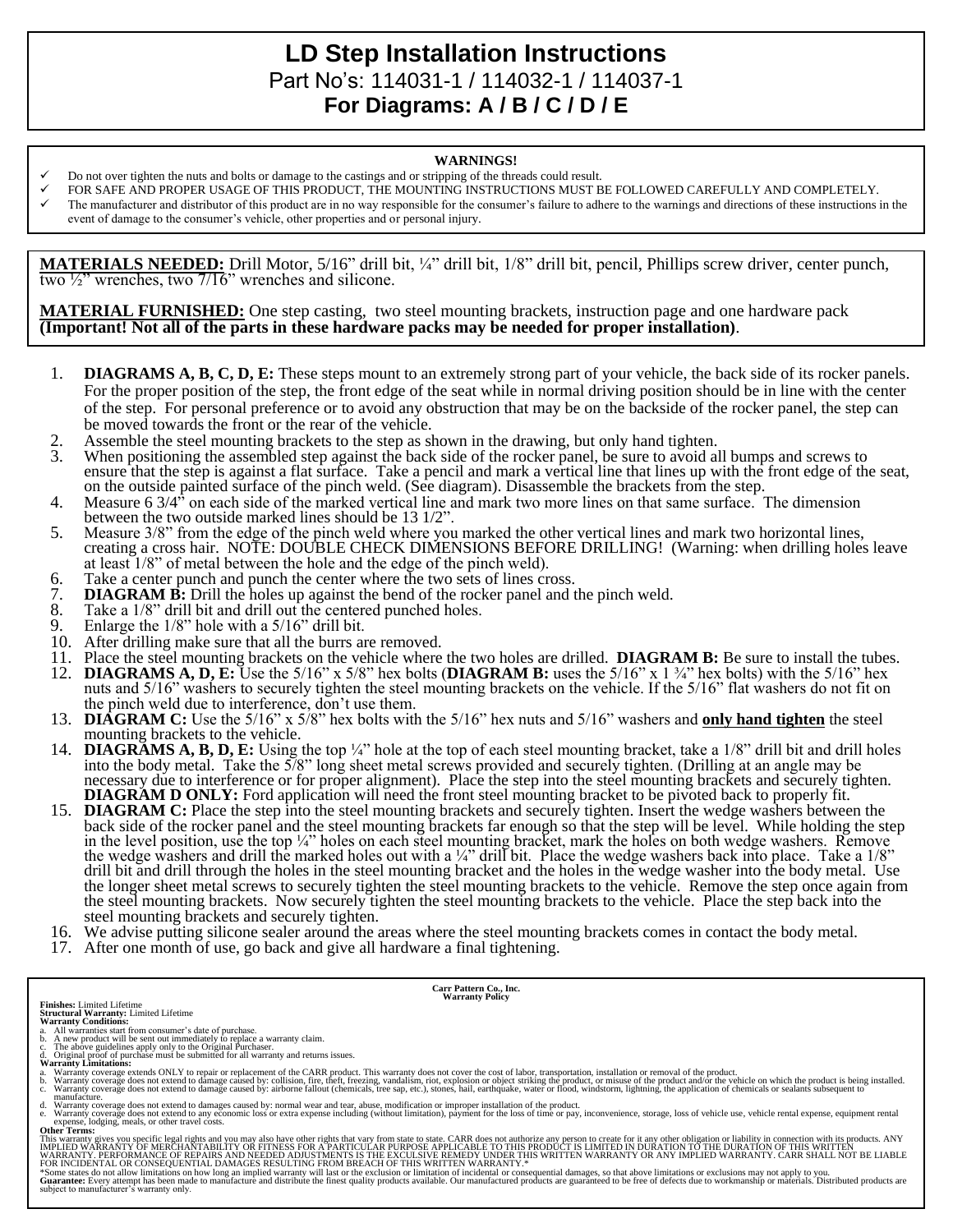## **LD Step Installation Instructions**  Part No's:114031-1 / 114032-1 / 114037-1 **For Diagrams: F / G**

**MATERIALS NEEDED:** Drill Motor, 5/16" drill bit, ¼" drill bit, 1/8" drill bit, pencil, Phillips screw driver, center punch, two  $\frac{1}{2}$ " wrenches, two 7/16" wrenches and silicone.

**MATERIAL FURNISHED:** One step casting, two steel mounting brackets, instruction page and one hardware pack **(Important! Not all of the parts in these hardware packs may be needed for proper installation).**

- 1. **DIAGRAM'S F, G:** These steps mount to an extremely strong part of your vehicle, the back side of its rocker panels. For the proper position of the step, the front edge of the seat while in normal driving position should be in line with the center of the step. For personal preference or to avoid any obstruction that may be on the backside of the rocker panel, the step can be moved towards to the front or the rear of the vehicle. **Diagram G:** Be sure to avoid the holes covered with patch material where you will be drilling the top holes later. Also, avoid placing the edge of the steel mounting brackets in the grooved areas of the inner rocker panel.
- 2. Assemble the steel mounting brackets to the step as shown in the drawing, but only hand tighten.
- 3. When positioning the assembled step against the back side of the rocker panel, be sure to avoid all bumps and screws to ensure that the step is against a flat surface. Take a pencil and mark a vertical line that lines up with the front edge of the seat, on the outside painted surface of the pinch weld. (See diagram). Disassemble the brackets from the step.
- 4. Measure 6 3/4" on each side of the marked vertical line and mark two more lines on that same surface. The dimension between the two outside marked lines should be 13 1/2".
- 5. Measure 3/8" from the edge of the pinch weld where you marked the other vertical lines and mark two horizontal lines, creating a cross hair. NOTE: DOUBLE CHECK DIMENSIONS BEFORE DRILLING! (Warning: when drilling holes leave at least 1/8" of metal between the hole and the edge of the pinch weld).
- 6. Take a center punch and punch the center where the two sets of lines cross.
- 7. \*Take a 1/8" drill bit and drill out the centered punched holes. DIAGRAM G SEE DETAIL A: IMPORTANT NOTE A: You must drill the 1/8" hole up against the bend as close as possible. If not, the drill will wander and break through the bottom edge of the pinch weld.
- 8. Enlarge the 1/8" hole with a 5/16" drill bit.
- 9. After drilling, make sure that all the burrs are removed.
- 10. Remove the steel brackets from the step casting.
- 11. Place the steel brackets back on the vehicle where the two holes were drilled. **DIAGRAMS F & G:** Be sure to install the black tubes.
- 12. **DIAGRAM G:** uses the 5/16" x 1 ¾" hex bolts, no washers under head of bolts. **DIAGRAM F:** uses the 5/16"  $x$  1  $\frac{3}{4}$ " hex bolts using the washers under the head of the bolts) with the 5/16" hex nuts and 5/16" washers to securely tighten the brackets to the vehicle. **DIAGRAM F:** hand tighten the 5/16" hardware because you will need to move the top of each bracket back to insert the wedge washers in the next step.
- 13. Place the step back into the steel brackets with the 1/4" hardware provided and securely tighten, making sure that the proper hole selection has been made.
- 14. **DIAGRAMS G:** Using the 1/4" holes at the top of each steel mounting bracket, take a 1/8" drill bit and drill holes into the body metal. Drilling at an angle may be necessary due to interference or for proper alignment. Take the 1" sheet metal screws for diagram G and securely tighten. **DIAGRAM F:** Place the wedge washer at the top of each bracket. Push the wedge washers down far enough to level the step. Hold the wedge washers in place and take a pencil and mark the holes through the ¼" holes in the steel mounting bracket. Take the wedge washers out and drill out the marked holes with a  $\frac{1}{4}$  drill. Re-install the wedge washers and use the 1" sheet metal screw to securely tighten the bracket and wedge washer against the vehicles body metal.
- 15. We advise putting silicone sealer around the areas where the zinc plated mounting brackets comes in contact with the body metal.
- 16. After one month of use, go back and give all hardware a final tightening.